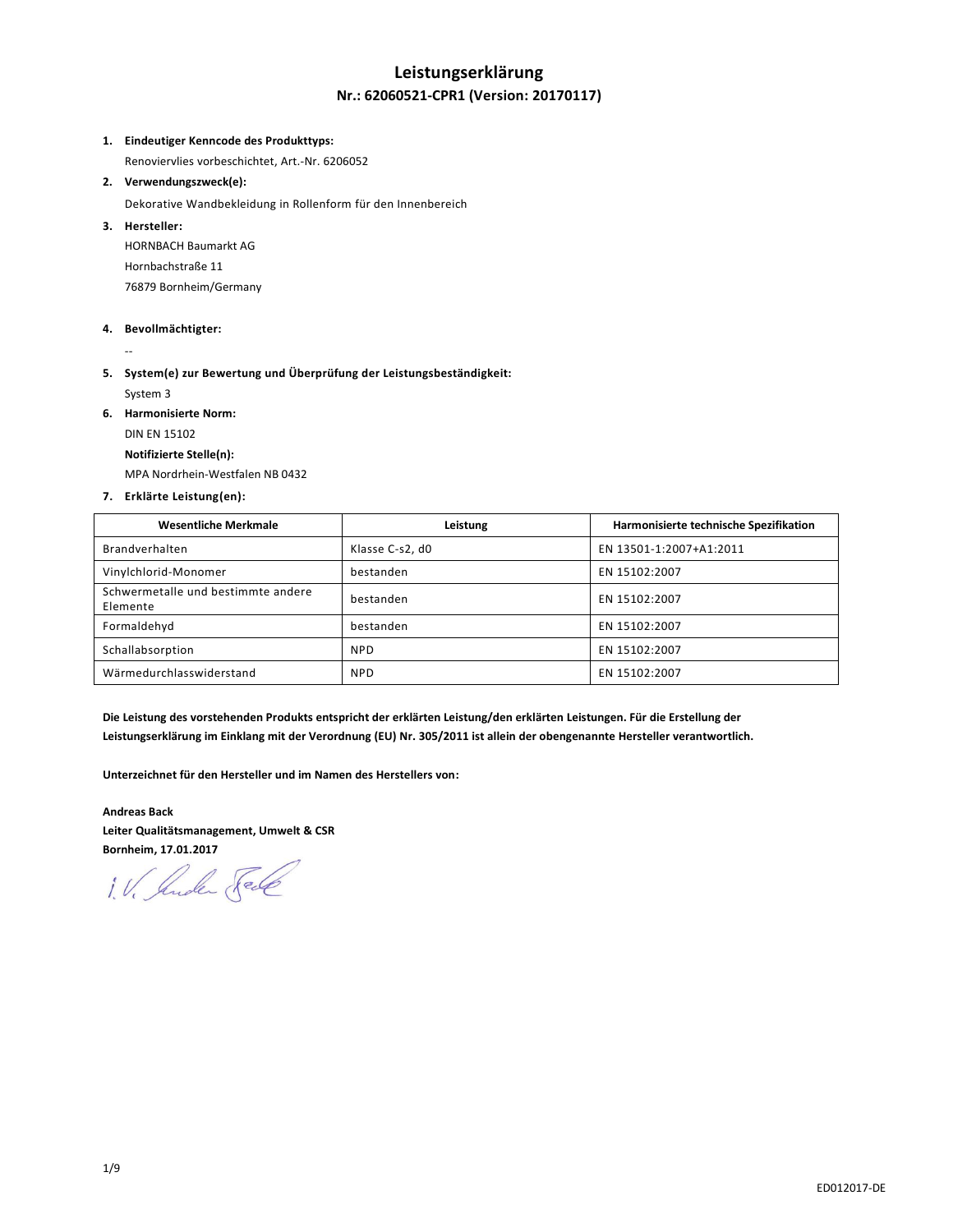# **Declaration of Performance**

## **No 62060521-CPR1 (Version: 20170117)**

**1. Unique identification code of the product-type:**

Non-woven for renovation, precoated, Art.-No 6206052

**2. Intended use/es:**

Decorative wall coverings on rolls for interior use

**3. Manufacturer:** HORNBACH Baumarkt AG

> Hornbachstraße 11 76879 Bornheim/Germany

#### **4. Authorised representative:**

- --
- **5. System/s of AVCP:** System 3
- **6. Harmonised standard:**

EN 15102

**Notified body/ies:**

MPA Nordrhein-Westfalen NB 0432

## **7. Declared performance/s:**

| <b>Essential characteristics</b>             | Performance | Harmonised technical specification |
|----------------------------------------------|-------------|------------------------------------|
| Fire classification                          | $C-s2, d0$  | EN 13501-1:2007+A1:2011            |
| Vinylchlorid-Monomer                         | pass        | EN 15102:2007                      |
| Heavy metals and other mentioned<br>elements | pass        | EN 15102:2007                      |
| Formaldehyde                                 | pass        | EN 15102:2007                      |
| Acoustical absorption                        | <b>NPD</b>  | EN 15102:2007                      |
| Thermal resistance                           | <b>NPD</b>  | EN 15102:2007                      |

**The performance of the product identified above is in conformity with the set of declared performance/s. This declaration of performance is issued, in accordance with Regulation (EU) No 305/2011, under the sole responsibility of the manufacturer identified above.**

**Signed for and on behalf of the manufacturer by:**

**Andreas Back Head of Quality Assurance, Environmental Issues & CSR At Bornheim on 17.01.2017**

1. V. Suder Sele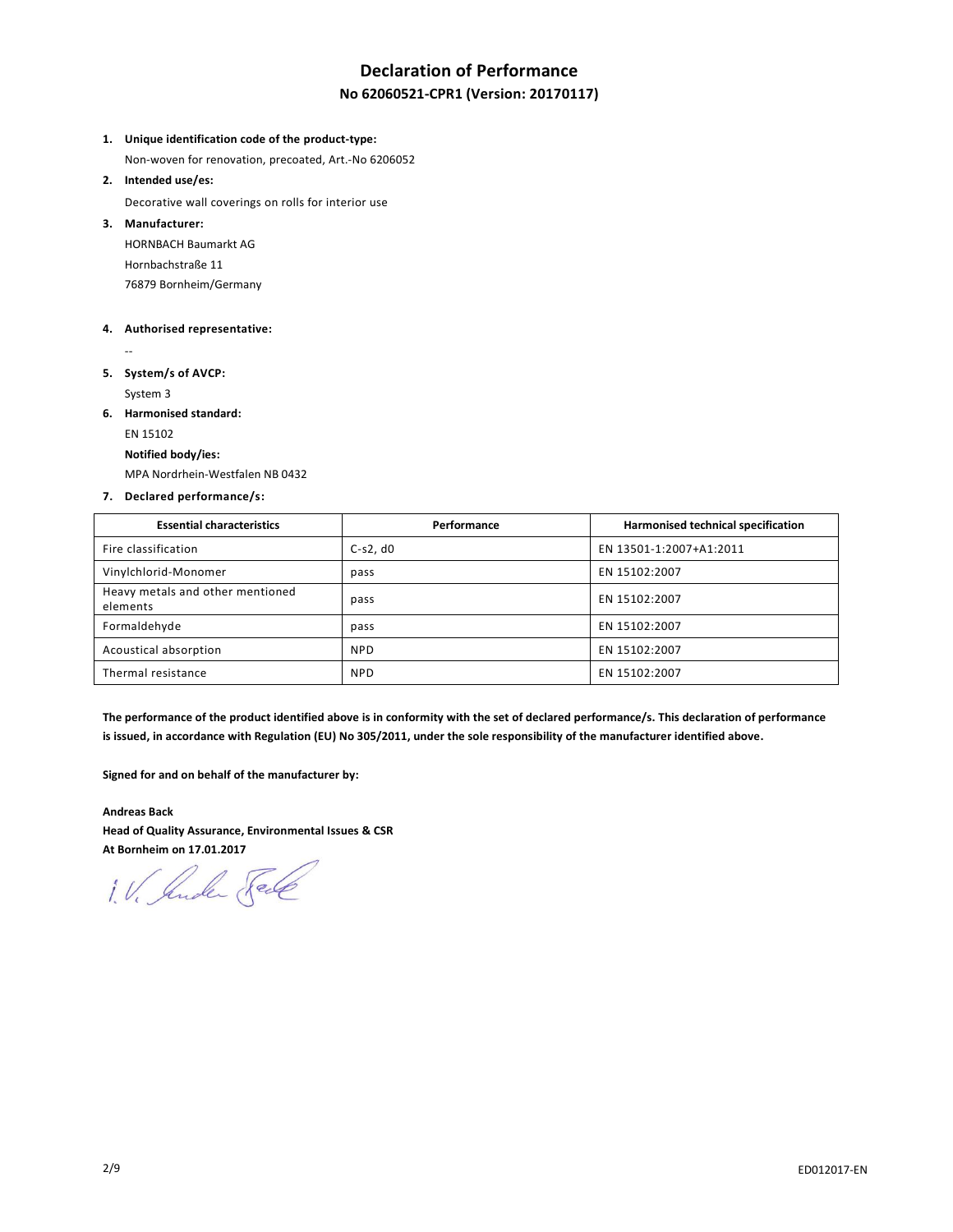# **Déclaration des Performances**

# **N o 62060521-CPR1 (Version 20170117)**

**1. Code d'identification unique du produit type :**

Intissé pour rénovation, pré-enduit, art. no 6206052

**2. Usage(s) prévu(s) :**

Revêtements décoratifs pour murs en rouleaux pour l'intérieur

**3. Fabricant :**

HORNBACH Baumarkt AG Hornbachstraße 11 76879 Bornheim/Germany

**4. Mandataire :**

--

- **5. Système(s) d'évaluation et de vérification de la constance des performances :** Système 3
- **6. Norme harmonisée :**

EN 15102

**Organisme(s) notifié(s) :**

MPA Nordrhein-Westfalen NB 0432

**7. Performance(s) déclarées :**

| Caractéristiques essentielles                | Performance     | Spécifications techniques harmonisées |
|----------------------------------------------|-----------------|---------------------------------------|
| Comportement au feu                          | Classe C-s2, d0 | EN 13501-1:2007+A1:2011               |
| Monomère chlorure de vinyle                  | Test réussi     | EN 15102:2007                         |
| Métaux lourds et certains autres<br>éléments | Test réussi     | EN 15102:2007                         |
| Formaldéhyde                                 | Test réussi     | EN 15102:2007                         |
| Absorption acoustique                        | <b>NPD</b>      | EN 15102:2007                         |
| Résistance thermique                         | <b>NPD</b>      | EN 15102:2007                         |

**Les performances du produit identifié ci-dessus sont conformes aux performances déclarées. Conformément au règlement (UE) n o 305/2011, la présente déclaration des performances est établie sous la seule responsabilité du fabricant mentionné ci-dessus.**

**Signé pour le fabricant et en son nom par :**

**Andreas Back Directeur Management de la qualité & CSR**

**À Bornheim, le 17.01.2017**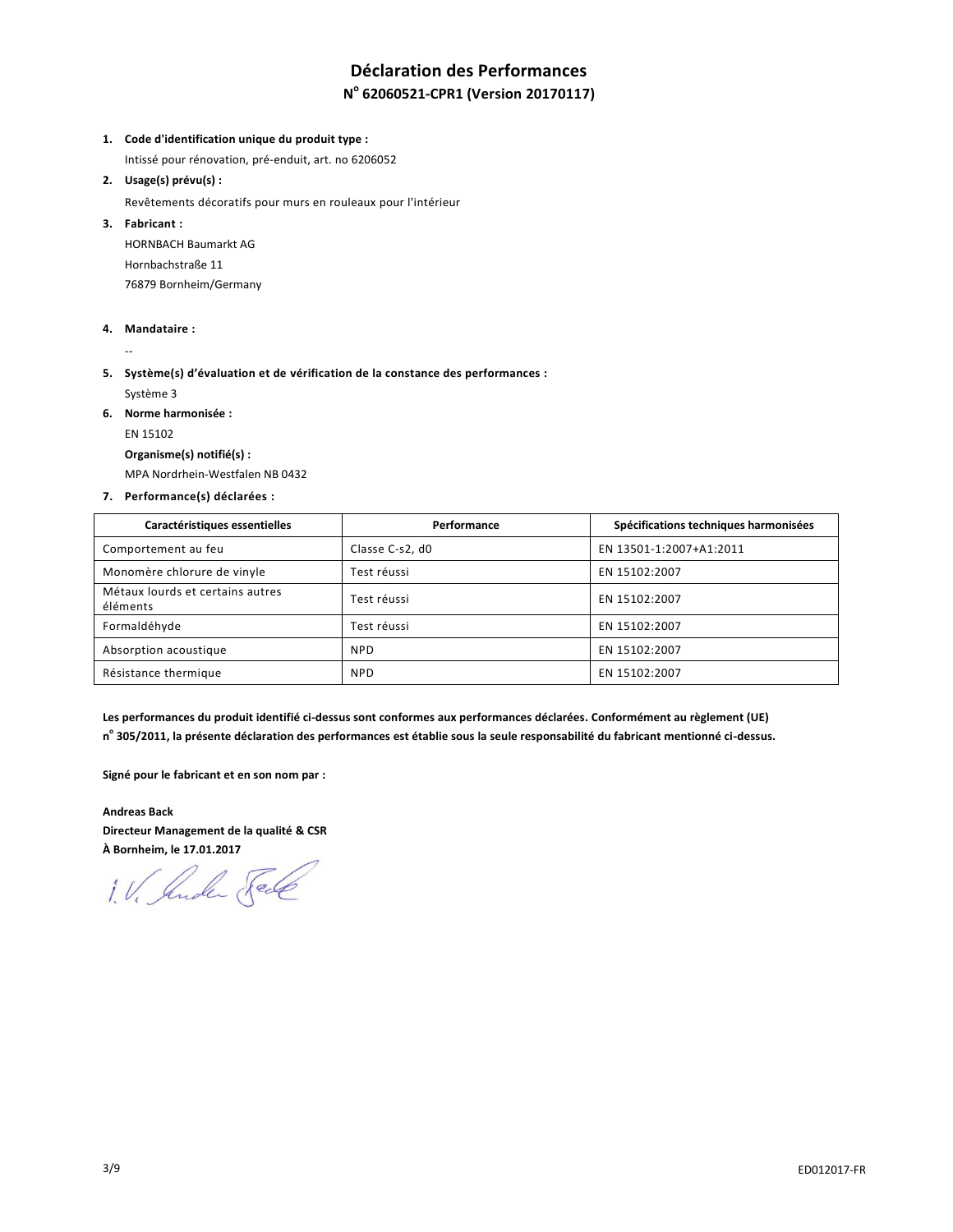# **Dichiarazione di Prestazione**

## **N. 62060521-CPR1 (Versione 20170117)**

#### **1. Codice di identificazione unico del prodotto-tipo:**

Tessuto non tessuto per ristrutturazioni, pre-rivestiti, Art.-N. 6206052

**2. Usi previsti:**

Rivestimenti decorativi per pareti in rotoli per ambienti interni

**3. Fabbricante:**

HORNBACH Baumarkt AG Hornbachstraße 11 76879 Bornheim/Germany

**4. Mandatario:**

--

**5. Sistemi di VVCP:**

Sistema 3

**6. Norma armonizzata:**

EN 15102

#### **Organismi notificati:**

MPA Nordrhein-Westfalen NB 0432

#### **7. Prestazioni dichiarate:**

| Caratteristiche essenziali                | Prestazioni     | Specifiche tecniche armonizzate |
|-------------------------------------------|-----------------|---------------------------------|
| Comportamento antincendio                 | Classe C-s2, d0 | EN 13501-1:2007+A1:2011         |
| Monomero di vinilcloruro                  | Superata        | EN 15102:2007                   |
| Metalli pesanti e altri elementi definiti | Superata        | EN 15102:2007                   |
| Formaldeide                               | Superata        | EN 15102:2007                   |
| Assorbimento sonoro                       | <b>NPD</b>      | EN 15102:2007                   |
| Resistenza alla conduzione termica        | <b>NPD</b>      | EN 15102:2007                   |

**La prestazione del prodotto sopra identificato è conforme all'insieme delle prestazioni dichiarate. La presente dichiarazione di responsabilità viene emessa, in conformità al regolamento (UE) n. 305/2011, sotto la sola responsabilità del fabbricante sopra identificato.**

**Firmato a nome e per conto del fabbricante da:**

**Andreas Back Responsabile Qualità & CSR**

**In Bornheim addì 17.01.2017**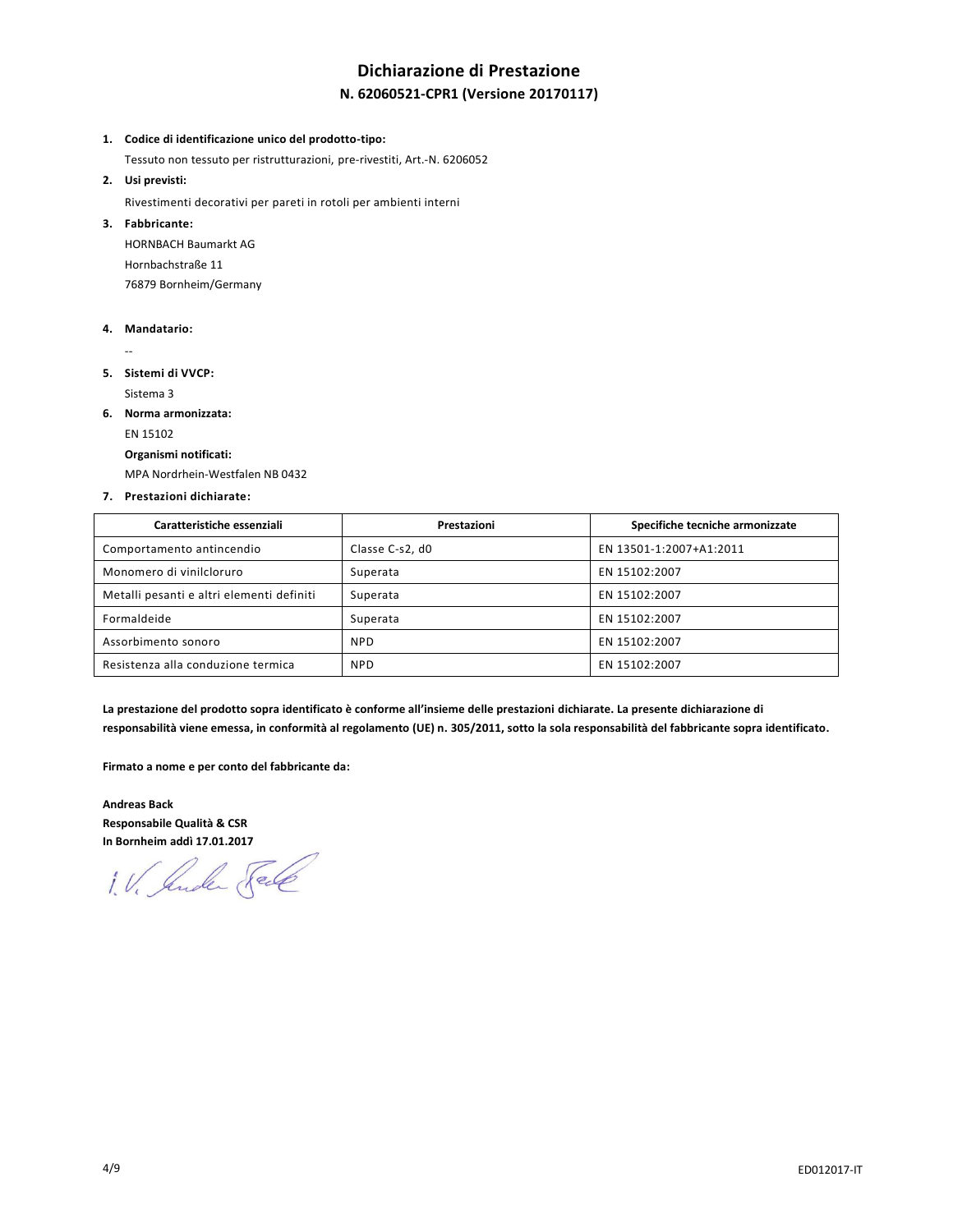# **Prestatieverklaring Nr. 62060521-CPR1 (Versie 20170117)**

#### **1. Unieke identificatiecode van het producttype:**

Renovatievlies, met precoating, Art.-Nr. 6206052

#### **2. Beoogd(e) gebruik(en):**

Decoratieve wandbekledingen in rolvorm voor gebruik binnenshuis

#### **3. Fabrikant:**

HORNBACH Baumarkt AG Hornbachstraße 11 76879 Bornheim/Germany

#### **4. Gemachtigde:**

--

**5. Het system of de systemen voor de beoordeling en verificatie van de prestatiebestendigheid:**

Systeem 3

**6. Geharmoniseerde norm:**

EN 15102

#### **Aangemelde instantie(s):**

MPA Nordrhein-Westfalen NB 0432

## **7. Aangegeven prestatie(s):**

| Essentiële kenmerken                          | Vermogen        | Geharmoniseerde technische specificatie |
|-----------------------------------------------|-----------------|-----------------------------------------|
| Brandgedrag                                   | Klasse C-s2, d0 | EN 13501-1:2007+A1:2011                 |
| Vinylchloride-monomeer                        | Aangetoond      | EN 15102:2007                           |
| Zware metalen en bepaalde andere<br>elementen | Aangetoond      | EN 15102:2007                           |
| Formaldehyde                                  | Aangetoond      | EN 15102:2007                           |
| Geluidsabsorptie                              | <b>NPD</b>      | EN 15102:2007                           |
| Warmtegeleidingsweerstand                     | <b>NPD</b>      | EN 15102:2007                           |

**De prestaties van het hierboven omschreven product zijn conform de aangegeven prestaties. Deze prestatieverklaring wordt in overeenstemming met Verordening (EU) nr. 305/2011 onder de exclusieve verantwoordelijkheid van de hierboven vermelde fabrikant verstrekt.**

**Ondertekend voor en namens de fabrikant door:**

**Andreas Back hoofd Kwaliteitsmanagement & CSR**

**Te Bornheim op 17.01.2017**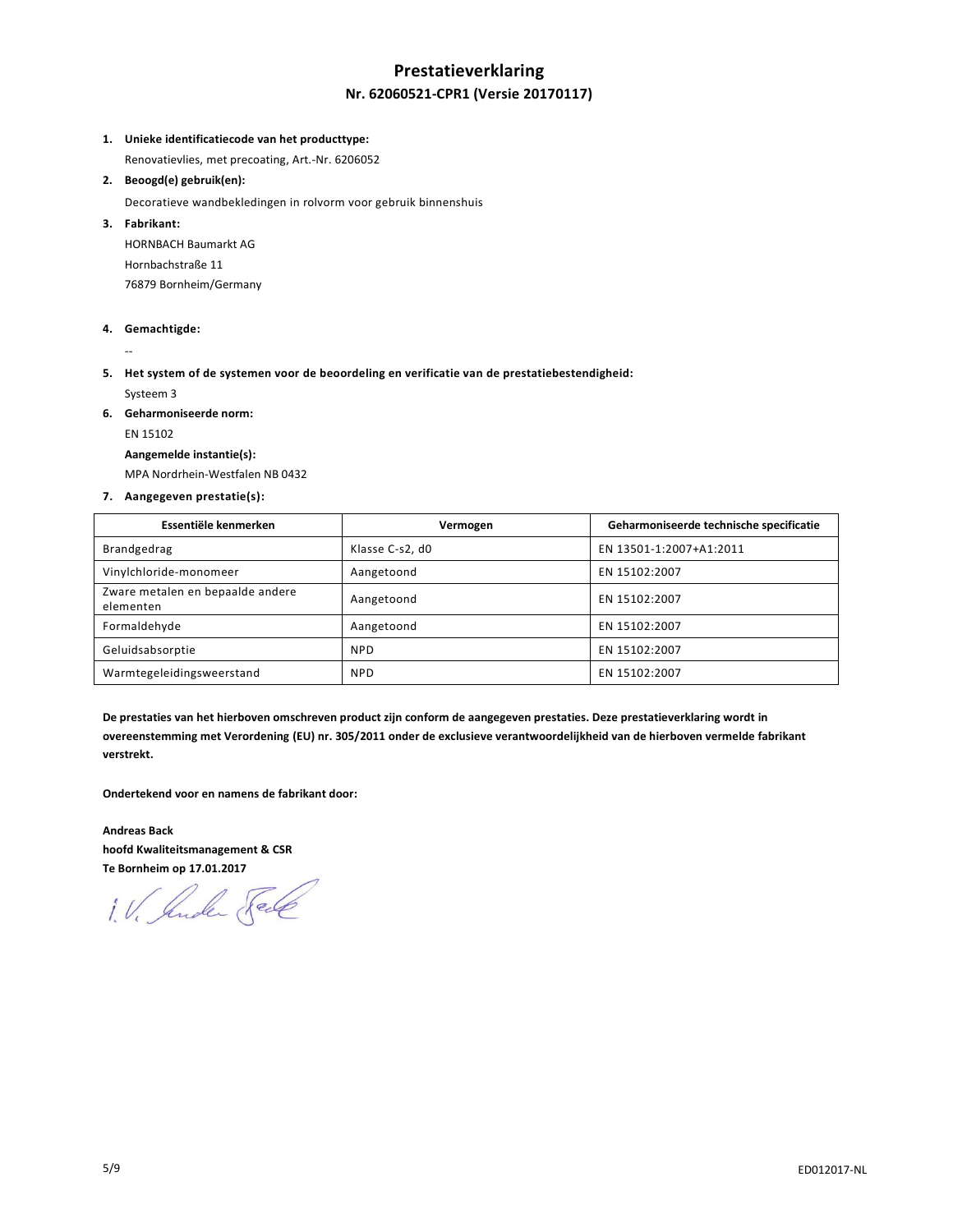# **Prestandadeklaration**

## **Nr 62060521-CPR1 (Version 20170117)**

#### **1. Produkttypens unika identifikationskod:**

Renoveringstapet, förlimmade, Art.-Nr. 6206052

**2. Avsedd användning/avsedda användningar:**

Dekorativ väggbeklädnad på rulle för användning inomhus

**3. Tillverkare:** HORNBACH Baumarkt AG Hornbachstraße 11

76879 Bornheim/Germany

#### **4. Tillverkarens representant:**

--

- **5. System för bedömning och fortlöpande kontroll av prestanda:** System 3
- **6. Harmoniserad standard:**

EN 15102

**Anmält/anmälda organ:**

MPA Nordrhein-Westfalen NB 0432

#### **7. Angiven prestanda:**

| Väsentliga kännetecken               | Prestanda      | Harmoniserad teknisk specifikation |
|--------------------------------------|----------------|------------------------------------|
| Förhållningssätt vid brand           | Klass C-s2, d0 | EN 13501-1:2007+A1:2011            |
| Vinylklorid-monomer                  | Godkänd        | EN 15102:2007                      |
| Tungmetaller och vissa andra element | Godkänd        | EN 15102:2007                      |
| Formaldehyd                          | Godkänd        | EN 15102:2007                      |
| Ljudabsorption                       | <b>NPD</b>     | EN 15102:2007                      |
| Värmeisolans                         | <b>NPD</b>     | EN 15102:2007                      |

**Prestandan för ovanstående produkt överensstämmer med den angivna prestandan. Denna prestandadeklaration har utfärdats i enlighet med förordning (EU) nr 305/2011 på eget ansvar av den tillverkare som anges ovan.**

**Undertecknad på tillverkarens vägnar av:**

**Andreas Back ledare för kvalitetsmanagement & CSR**

**Bornheim den 17.01.2017**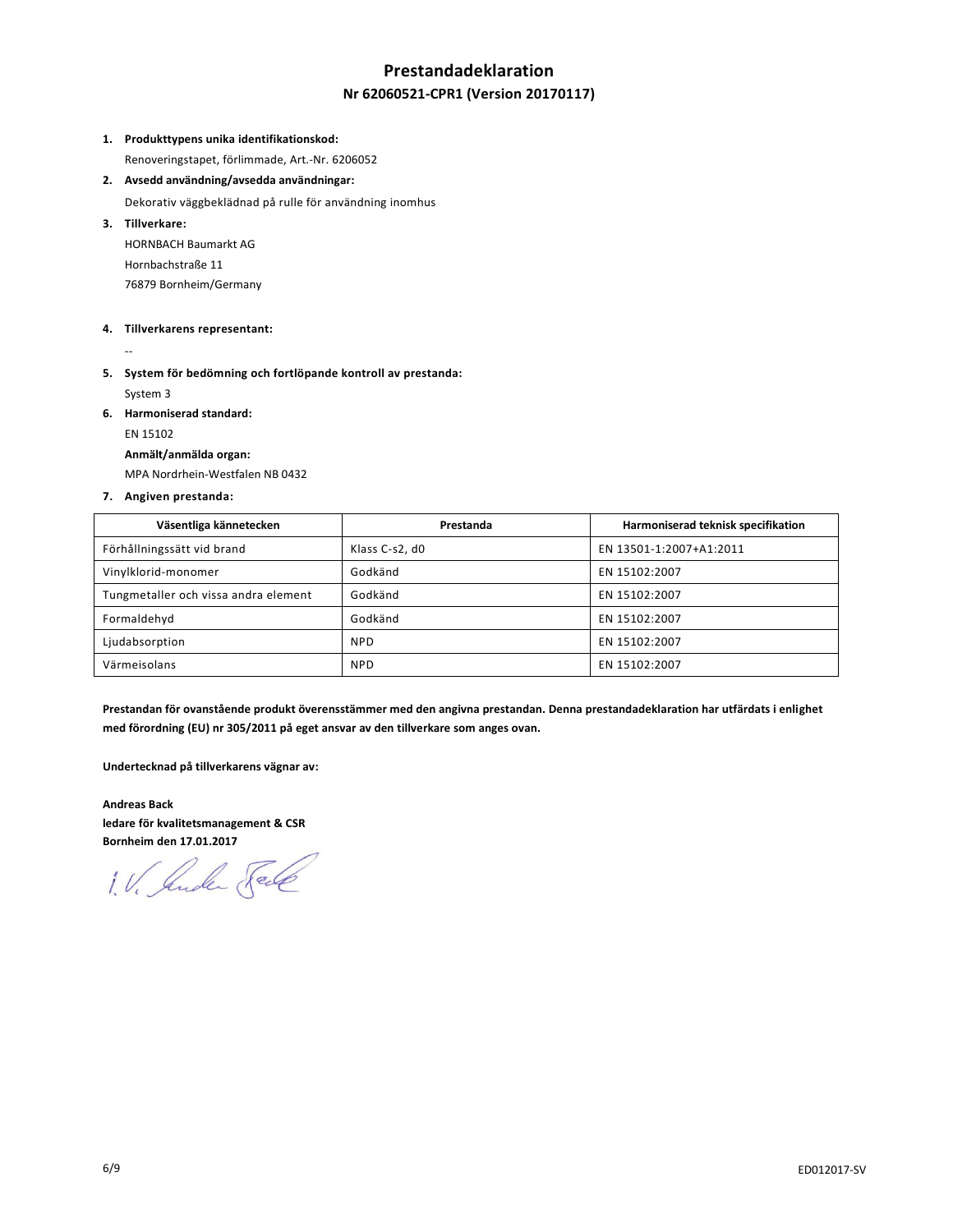# **Prohlášení o Vlastnostech**

## **č. 62060521-CPR1 (Verze 20170117)**

# **1. Jedinečný identifikační kód typu výrobku:**

Renovační vlies, s ochrannou vrstvou, Art.-Nr. 6206052

**2. Zamýšlené/zamýšlená použití:**

Dekorativní obložení stěn ve formě rolí pro vnitřní prostory

**3. Výrobce:** HORNBACH Baumarkt AG Hornbachstraße 11 76879 Bornheim/Germany

#### **4. Zplnomocněný zástupce:**

- --
- **5. Systém/systémy POSV:** Systém 3
- **6. Harmonizovaná norma:**
	- EN 15102

## **Oznámený subjekt/oznámené subjekty:**

MPA Nordrhein-Westfalen NB 0432

## **7. Deklarovaná vlastnost/Deklarované vlastnosti:**

| Podstatné vlastnosti           | Výkon           | Harmonizovaná technická specifikace |
|--------------------------------|-----------------|-------------------------------------|
| Požární vlastnosti             | Třída C-s2, d0  | EN 13501-1:2007+A1:2011             |
| Vinylchlorid monomer           | Zkouška úspěšná | EN 15102:2007                       |
| Těžké kovy a určité jiné prvky | Zkouška úspěšná | EN 15102:2007                       |
| Formaldehyd                    | Zkouška úspěšná | EN 15102:2007                       |
| Zvuková pohltivost             | <b>NPD</b>      | EN 15102:2007                       |
| Tepelný odpor                  | <b>NPD</b>      | EN 15102:2007                       |

**Vlastnosti výše uvedeného výrobku jsou ve shodě se souborem deklarovaných vlastností. Toto prohlášení o vlastnostech se v souladu s nařízením (EU) č. 305/2011 vydává na výhradní odpovědnost výrobce uvedeného výše.**

**Podepsáno za výrobce a jeho jménem:**

**Andreas Back vedoucí oddělení kvality & CSR**

**V Bornheim dne 17.01.2017**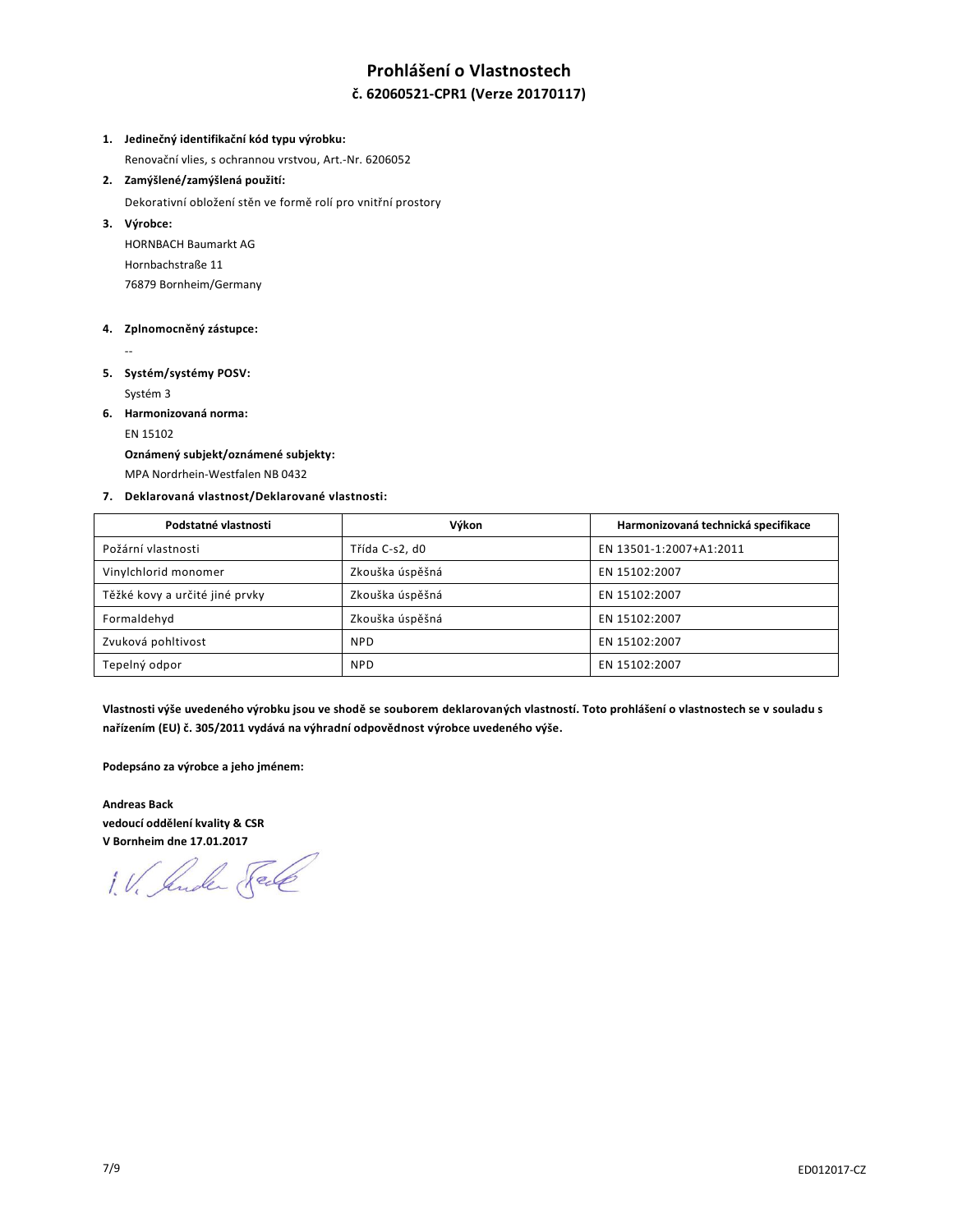# **Vyhlásenie o Parametroch**

## **č. 62060521-CPR1 (Verzia 20170117)**

## **1. Jedinečný identifikačný kód typu výrobku:**

Renovačný vlies, s povrchovou úpravou, Art.-Nr. 6206052

#### **2. Zamýšľané použitie/použitia:**

Dekoračné tapety na steny v tvare kotúča do interiéru

**3. Výrobca:** HORNBACH Baumarkt AG Hornbachstraße 11 76879 Bornheim/Germany

#### **4. Splnomocnený zástupca:**

- --
- **5. Systém(-y) posudzovania a overovania nemennosti parametrov:** Systém 3
- **6. Harmonizovaná norma:**

EN 15102

**Notifikovaný(-é) subjekt(-y):**

MPA Nordrhein-Westfalen NB 0432

## **7. Deklarované parametre:**

| Podstatné znaky               | Výkon           | Harmonizované technické špecifikácie |
|-------------------------------|-----------------|--------------------------------------|
| Správanie sa pri požiari      | Trieda C-s2, d0 | EN 13501-1:2007+A1:2011              |
| Vinylchlorid monomér          | V poriadku      | EN 15102:2007                        |
| Ťažké kovy a určité iné prvky | V poriadku      | EN 15102:2007                        |
| Formaldehyd                   | V poriadku      | EN 15102:2007                        |
| Absorpcia hluku               | <b>NPD</b>      | EN 15102:2007                        |
| Odpor priechodu tepla         | <b>NPD</b>      | EN 15102:2007                        |

**Uvedené parametre výrobku sú v zhode so súborom deklarovaných parametrov. Toto vyhlásenie o parametroch sa v súlade s nariadením (EU) č. 305/2011 vydáva na výhradnú zodpovednosť uvedeného výrobcu.**

**Podpísal(-a) za a v mene výrobcu:**

**Andreas Back vedúci manažmentu kvality & CSR**

**V Bornheim dňa 17.01.2017**